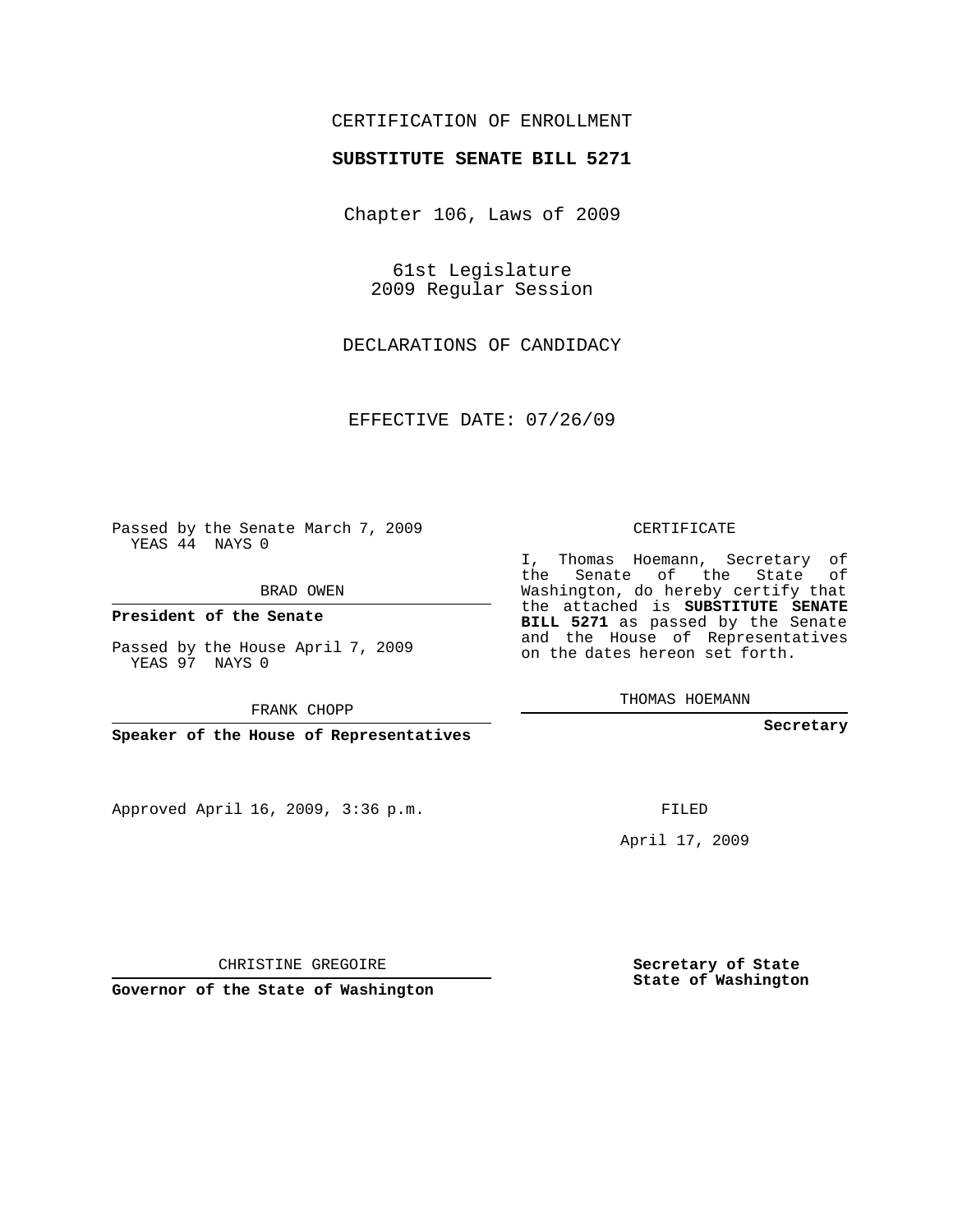## **SUBSTITUTE SENATE BILL 5271** \_\_\_\_\_\_\_\_\_\_\_\_\_\_\_\_\_\_\_\_\_\_\_\_\_\_\_\_\_\_\_\_\_\_\_\_\_\_\_\_\_\_\_\_\_

\_\_\_\_\_\_\_\_\_\_\_\_\_\_\_\_\_\_\_\_\_\_\_\_\_\_\_\_\_\_\_\_\_\_\_\_\_\_\_\_\_\_\_\_\_

Passed Legislature - 2009 Regular Session

**State of Washington 61st Legislature 2009 Regular Session**

**By** Senate Government Operations & Elections (originally sponsored by Senators Oemig, McDermott, and Swecker; by request of Secretary of State)

READ FIRST TIME 02/10/09.

 1 AN ACT Relating to candidate filing; and amending RCW 29A.24.070, 2 29A.24.091, and 29A.80.041.

3 BE IT ENACTED BY THE LEGISLATURE OF THE STATE OF WASHINGTON:

 4 **Sec. 1.** RCW 29A.24.070 and 2006 c 263 s 614 are each amended to 5 read as follows:

 6 Declarations of candidacy shall be filed with the following filing 7 officers:

 8 (1) The secretary of state for declarations of candidacy for 9 statewide offices, United States senate, and United States house of 10 representatives;

 (2) The secretary of state for declarations of candidacy for the state legislature, the court of appeals, and the superior court when the candidate is seeking office in a district comprised of voters from 14 two or more counties((<del>. The secretary of state and the county auditor</del> 15 may accept declarations of candidacy for candidates for the state 16 legislature, the court of appeals, and the superior court when the candidate is seeking office in a district comprised of voters from one county));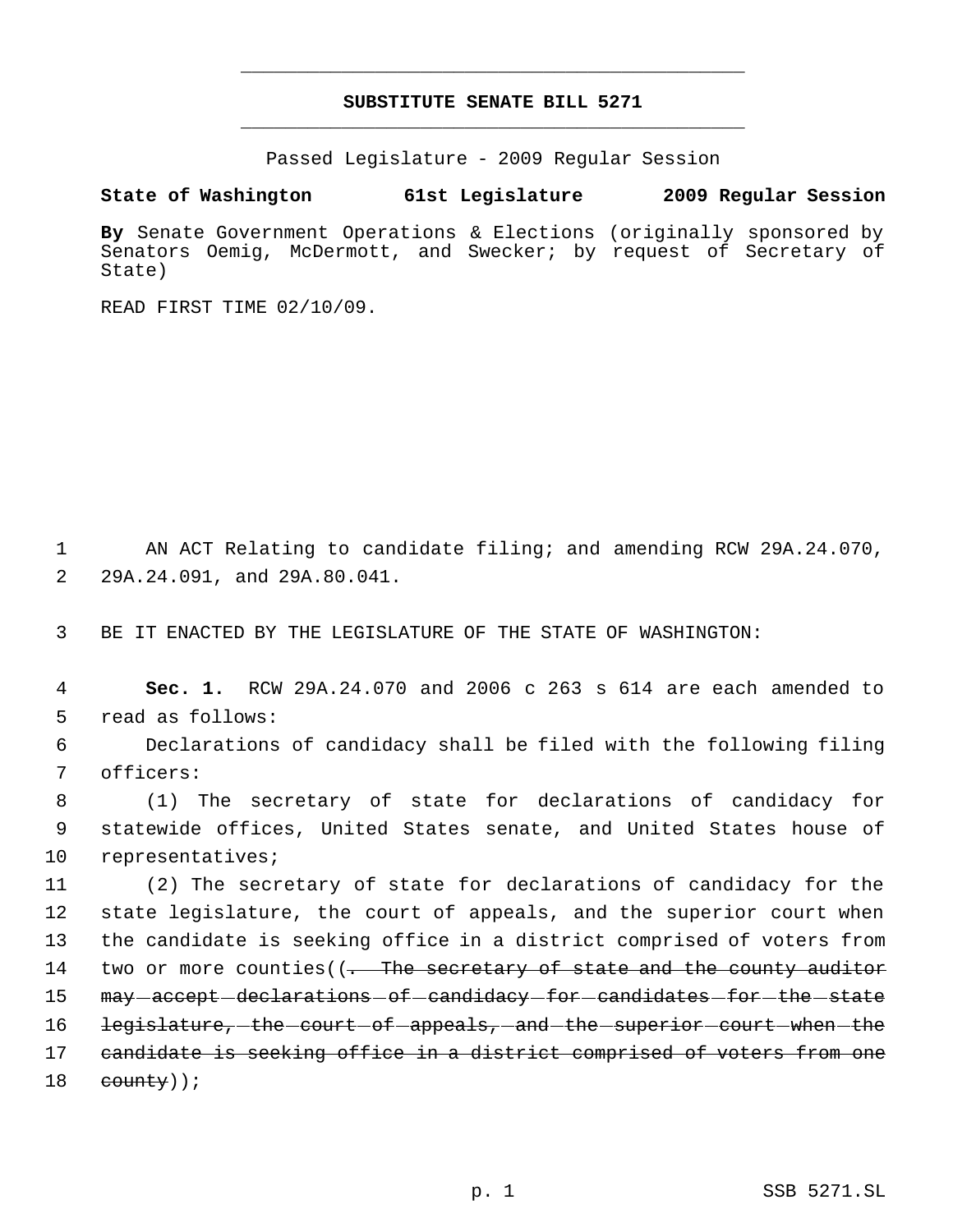(3) The county auditor for all other offices. For any nonpartisan office, other than judicial offices and school director in joint districts, where voters from a district comprising more than one county vote upon the candidates, a declaration of candidacy shall be filed with the county auditor of the county in which a majority of the registered voters of the district reside. For school directors in joint school districts, the declaration of candidacy shall be filed with the county auditor of the county designated by the superintendent of public instruction as the county to which the joint school district 10 is considered as belonging under RCW 28A.323.040( $(+$ 

11  $(4)$  -For  $-$ all  $-$  other  $-$  purposes  $-$  of  $-$  this  $-$  title,  $-$  a  $-$  declaration  $-$  of 12 candidacy-for-the-state-legislature, the court of appeals, and the superior court filed with the secretary of state shall be deemed to have been filed with the county auditor when the candidate is seeking 15 office in a district composed of voters from one county)).

 Each official with whom declarations of candidacy are filed under this section, within one business day following the closing of the applicable filing period, shall transmit to the public disclosure commission the information required in RCW 29A.24.031 (1) through (4) for each declaration of candidacy filed in his or her office during such filing period or a list containing the name of each candidate who files such a declaration in his or her office during such filing period together with a precise identification of the position sought by each such candidate and the date on which each such declaration was filed. Such official, within three days following his or her receipt of any letter withdrawing a person's name as a candidate, shall also forward a copy of such withdrawal letter to the public disclosure commission.

 **Sec. 2.** RCW 29A.24.091 and 2006 c 206 s 3 are each amended to read as follows:

 A ((filing fee of one dollar shall accompany each declaration of 31 candidacy for precinct committee officer; a)) filing fee of ten dollars shall accompany the declaration of candidacy for any office with a fixed annual salary of one thousand dollars or less; a filing fee equal to one percent of the annual salary of the office at the time of filing shall accompany the declaration of candidacy for any office with a fixed annual salary of more than one thousand dollars per annum. No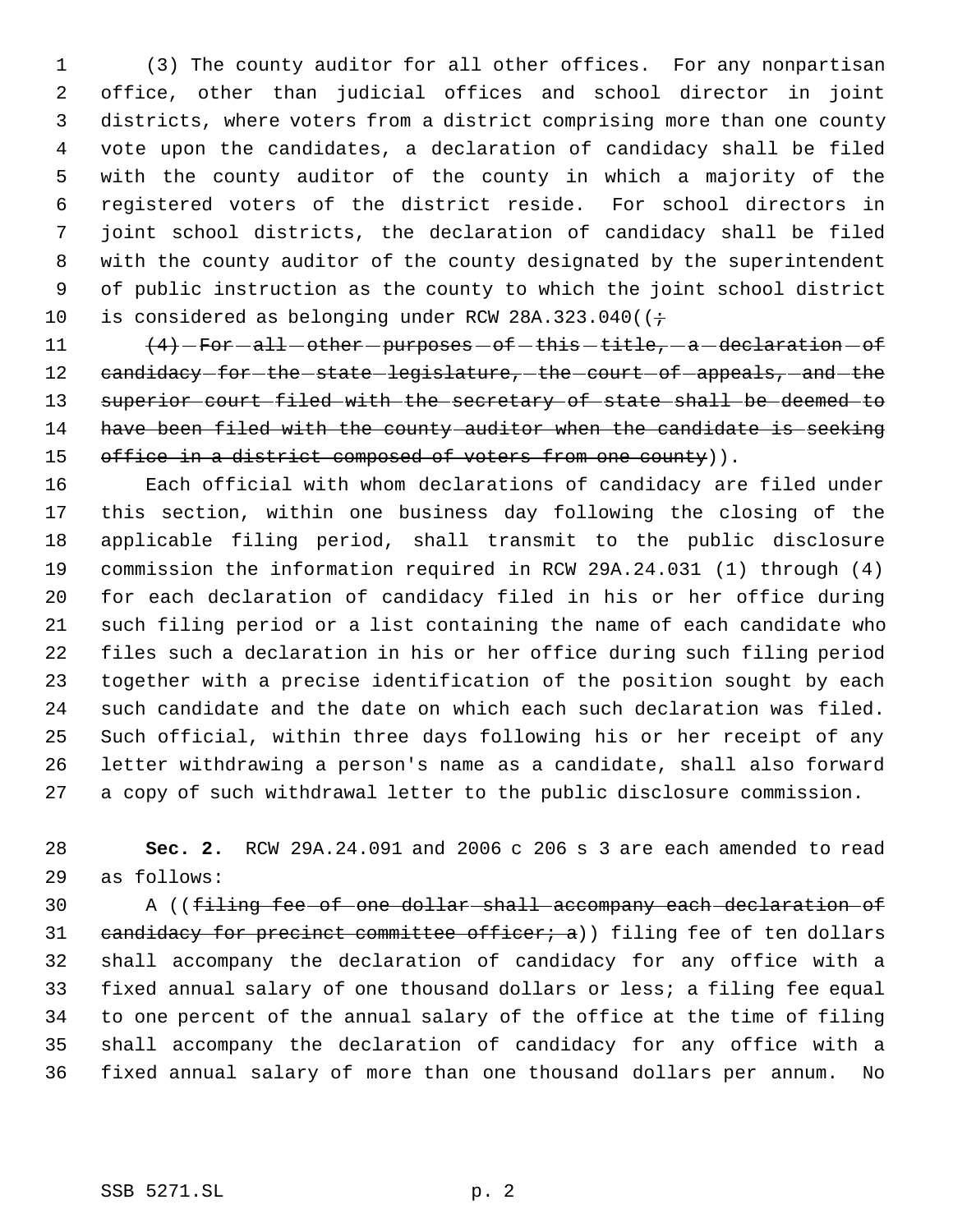filing fee need accompany a declaration of candidacy for precinct 2 committee officer or any office for which compensation is on a per diem or per meeting attended basis.

 A candidate who lacks sufficient assets or income at the time of filing to pay the filing fee required by this section shall submit with his or her declaration of candidacy a filing fee petition. The petition shall contain not less than a number of signatures of registered voters equal to the number of dollars of the filing fee. The signatures shall be of voters registered to vote within the jurisdiction of the office for which the candidate is filing.

When the candidacy is for:

 (1) A statewide office, the United States senate, or the United 13 States house of representatives, the fee shall be paid to the secretary of state;

15 (2) A legislative or judicial office that includes territory from more than one county, the fee shall be paid to the secretary of state for equal division between the treasuries of the counties comprising 18 the district( $(-)$ );

19  $((+2))$   $(3)$  A legislative or judicial office that includes 20 territory from only one county  $($  :

21  $(a)$ ), the fee shall be paid to the county auditor ((if the 22 candidate filed his or her declaration of candidacy with the county  $a$ uditor;

  $\text{+b}-\text{The -fee - shall - be - paid - to - the - secretary - of - state - if - the}$  candidate filed his or her declaration of candidacy with the secretary 26 of state. The secretary of state shall then promptly transmit the fee 27 to -the county - auditor - of -the - county - in - which - the - legislative - or 28 judicial office is located.));

29  $((+3))$   $(4)$  A city or town office, the fee shall be paid to the county auditor who shall transmit it to the city or town clerk for deposit in the city or town treasury.

 **Sec. 3.** RCW 29A.80.041 and 2004 c 271 s 148 are each amended to read as follows:

 Any member of a major political party who is a registered voter in 35 the precinct may ((upon payment of a fee of one dollar)) file his or her declaration of candidacy as prescribed under RCW 29A.24.031 with the county auditor for the office of precinct committee officer of his